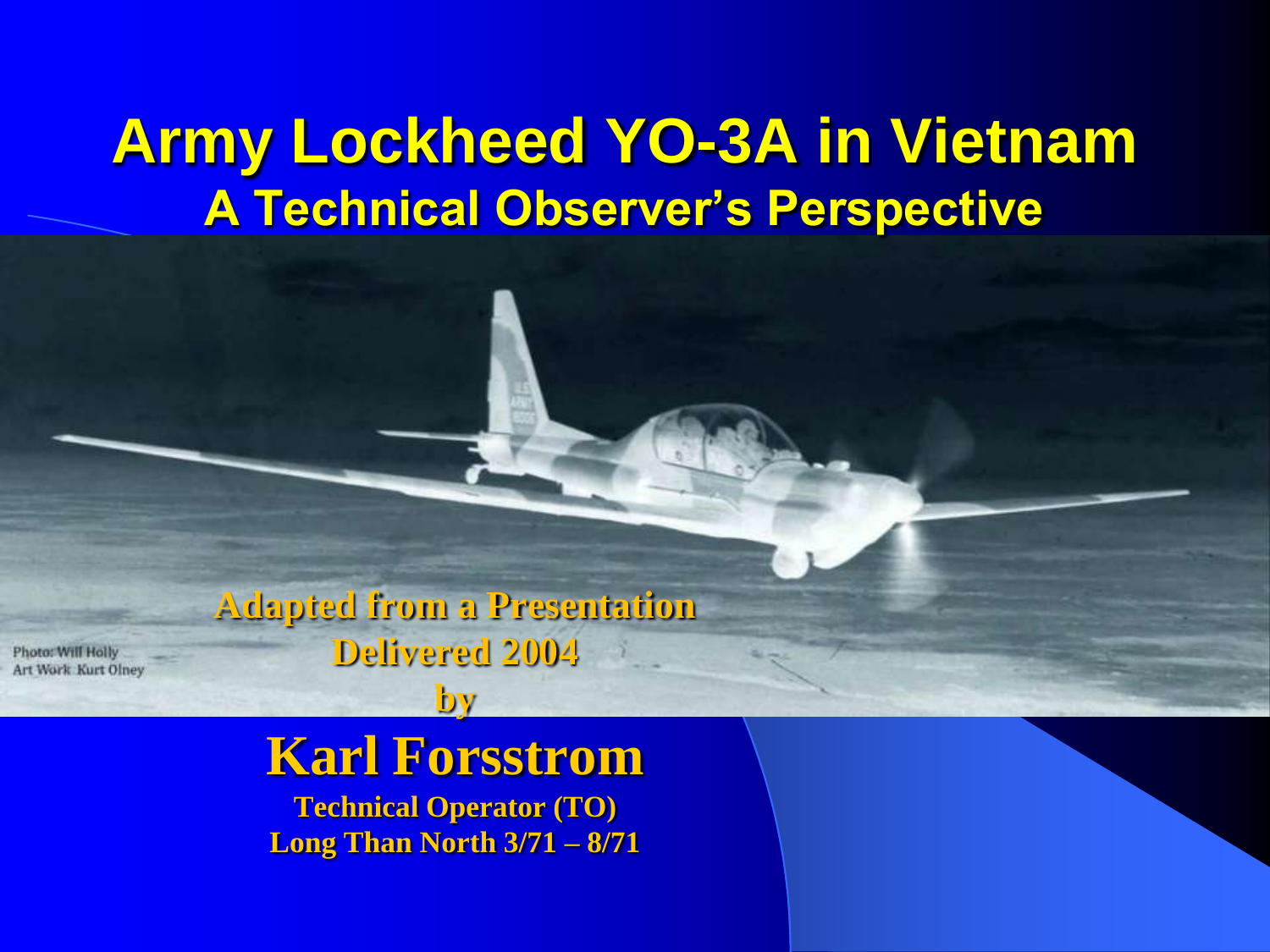# **The YO-3A Missions**

- **Perform After-curfew Night Surveillance of Rivers and Roads in Suspected Enemy Controlled Areas of South Vietnam**
	- **Report "Unusual" Activities to Ground Troops**
	- **Collect Data for Post-mission Intelligence Analysis**
- **Act as Real-time Forward Air Controller (FAC)** 
	- **Direct Artillery at Identified & Cleared Targets**
	- **Direct Air Strikes at Identified Targets**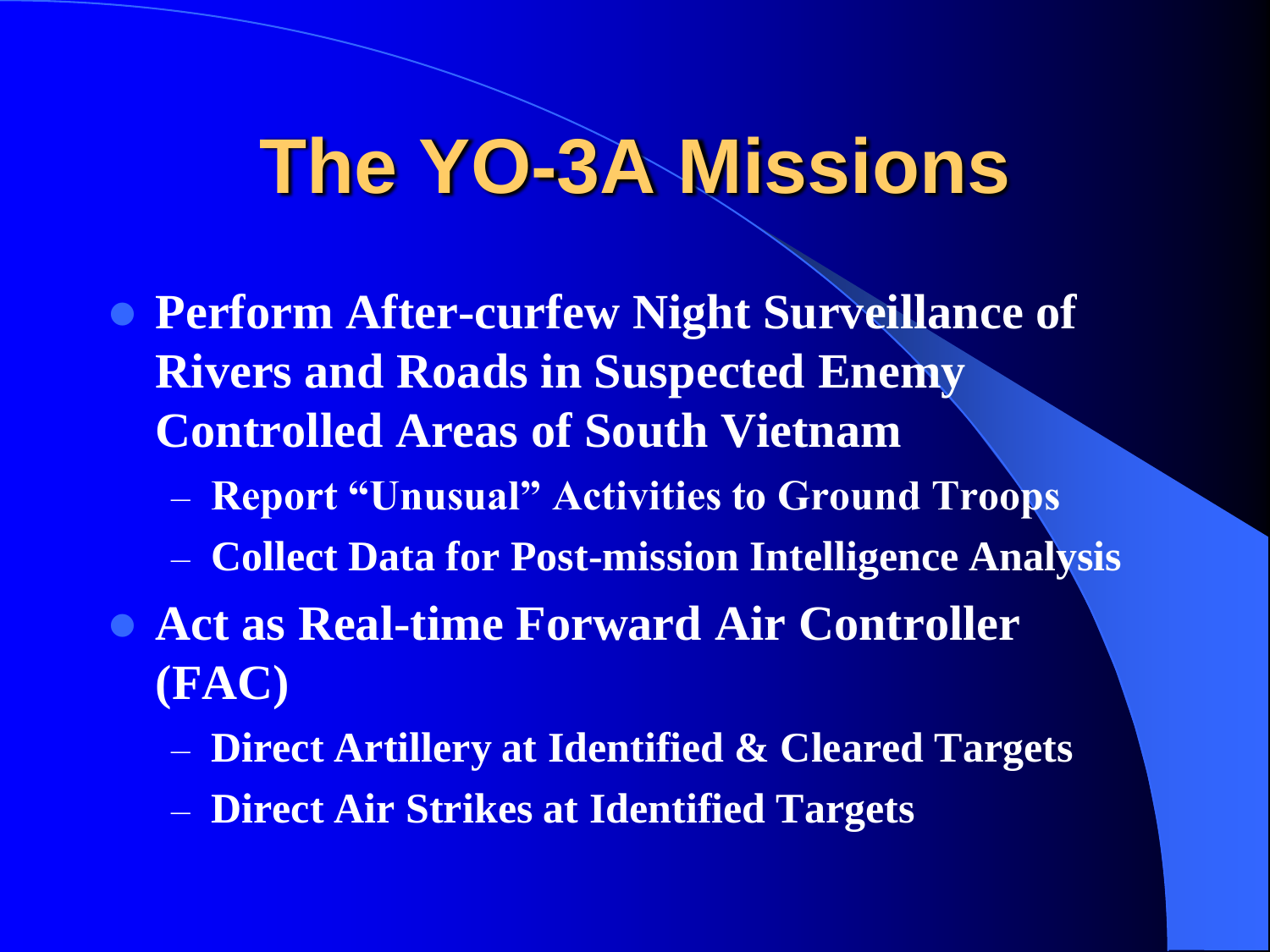# **Presentation Outline**

• YO-3A Mission Personnel – Emphasis on Technical Observer (TO) • YO-3A Mission Technology – Detection<sup>2</sup>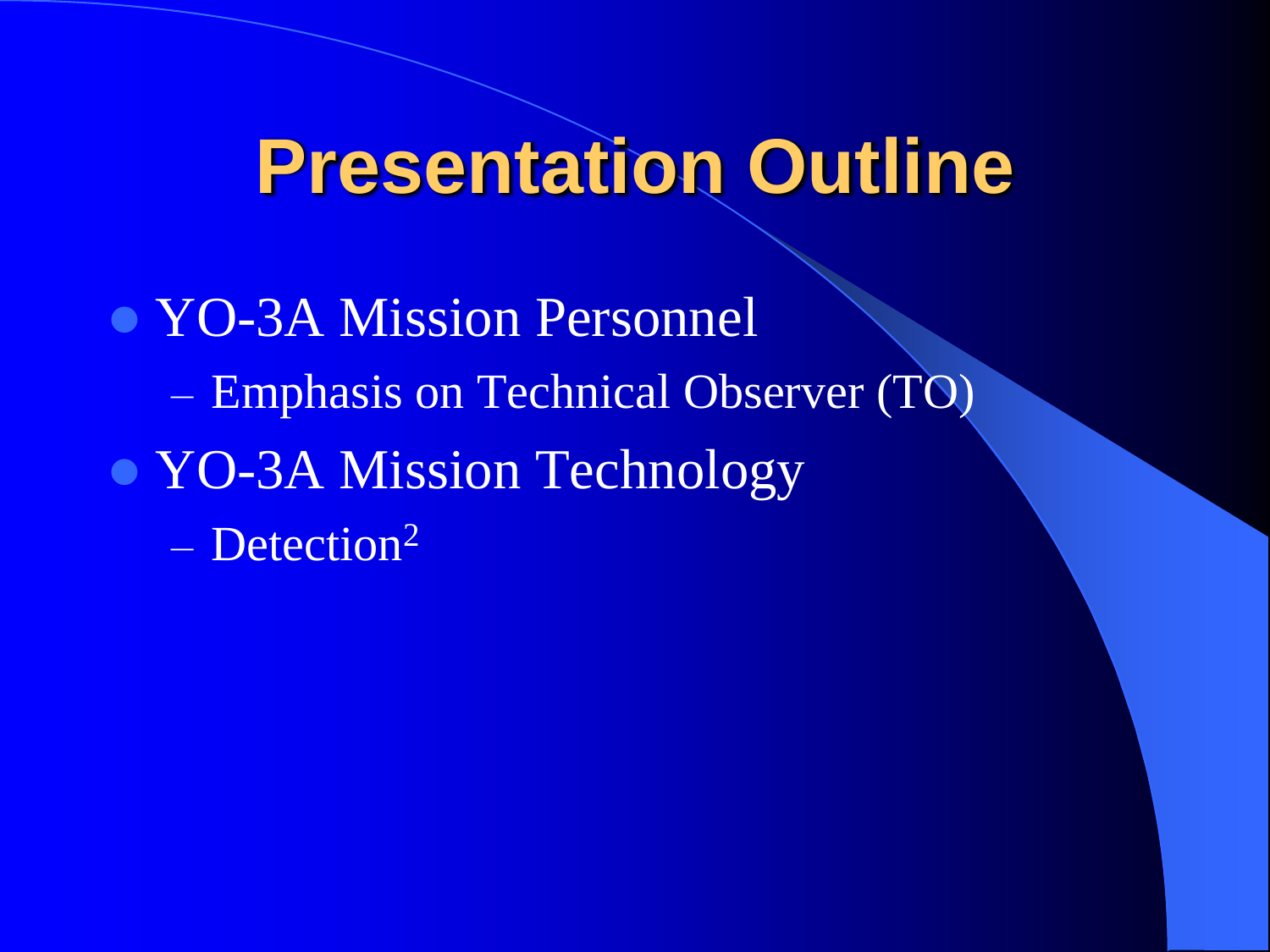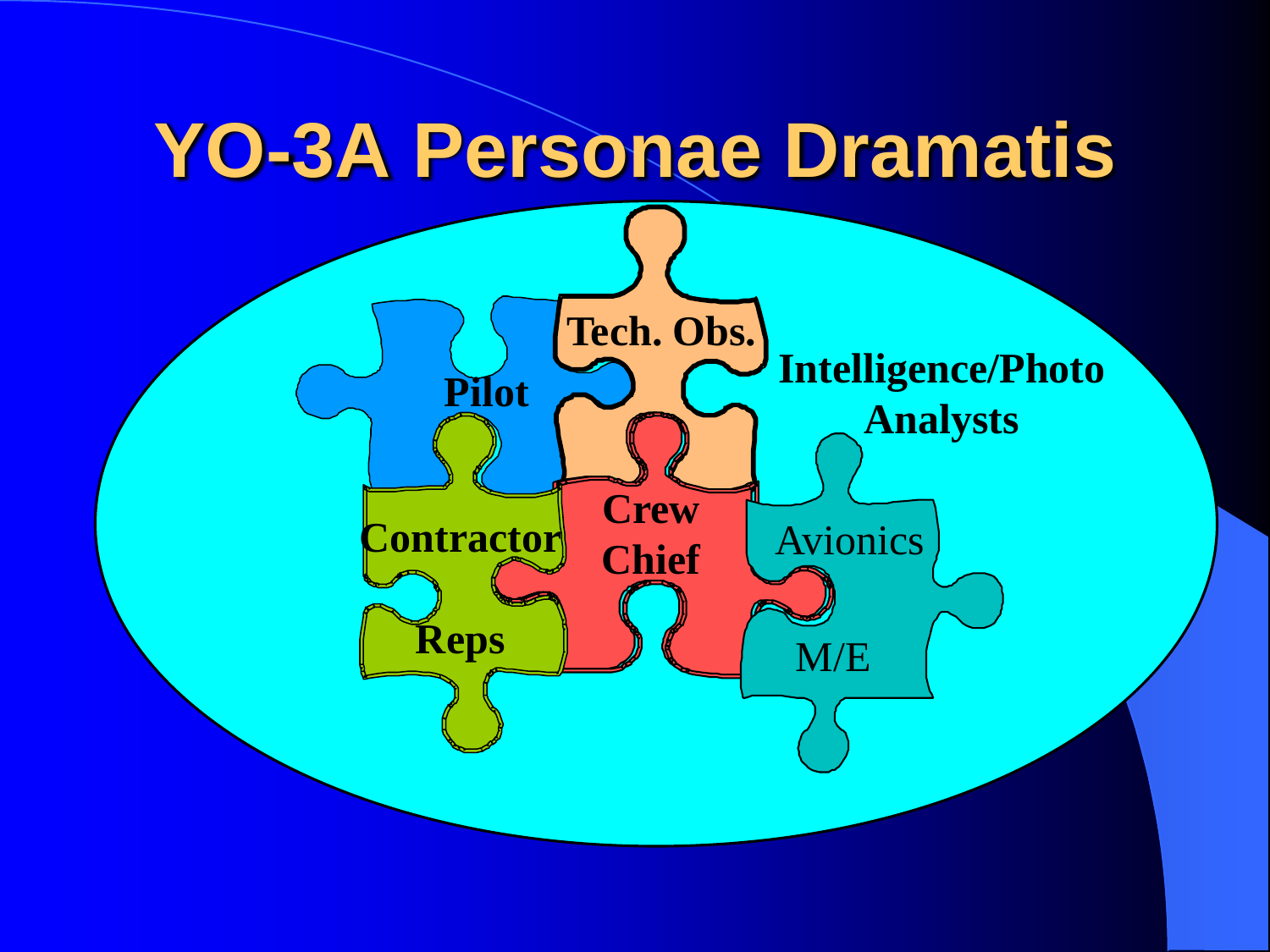# **A Day in a Life of a YO-3A Company**

| <b>Intelligence</b><br><b>Analysts (3)</b>                    | <b>Sleep</b><br><b>Analyze Data &amp;</b><br><b>Prepare Nights' Missions</b> | <b>Free Time</b><br><b>Free Time</b><br><b>Brief Crew</b>                          | <b>Sleep</b><br><b>Debrief Crews &amp; Collect Data</b> |
|---------------------------------------------------------------|------------------------------------------------------------------------------|------------------------------------------------------------------------------------|---------------------------------------------------------|
| <b>Technical</b><br><b>Observers</b> (6)                      | <b>Sleep</b><br><b>Barrack Duty</b>                                          | <b>Free Time</b><br><b>Free Time</b>                                               | <b>Sleep</b><br><b>Fly Missions</b>                     |
| Pilots $(12)$                                                 | <b>Sleep</b><br><b>Administrative Tasks</b>                                  | <b>Mission Prep</b><br><b>Free Time</b><br><b>Free Time</b><br><b>Mission Prep</b> | <b>Sleep</b><br><b>Fly Missions</b>                     |
| <b>Contractor</b><br><b>Representatives</b><br>$\bf(4)$       | <b>Sleep</b><br><b>Support Aircraft Maintenance</b>                          | <b>Free Time</b>                                                                   | <b>Sleep</b><br><b>Support Missions</b>                 |
| <b>Crew Chiefs</b><br>$(6 - 8)$                               | <b>Sleep</b><br><b>Aircraft Maintenance</b>                                  | <b>Free Time</b><br><b>Free Time</b><br><b>Prepare A/C</b>                         | <b>Sleep</b><br><b>Support Missions</b>                 |
| <b>Avionics and</b><br><b>Mission</b><br><b>Equipment</b> (4) |                                                                              | <b>On Call</b>                                                                     |                                                         |
| 0600                                                          | 0800<br><b>1000</b><br>1200<br>1400                                          | 1800<br>1600<br>2000<br>Time of Day (24 hr clock)                                  | 2200<br>2400<br>0200<br>0400<br>0600                    |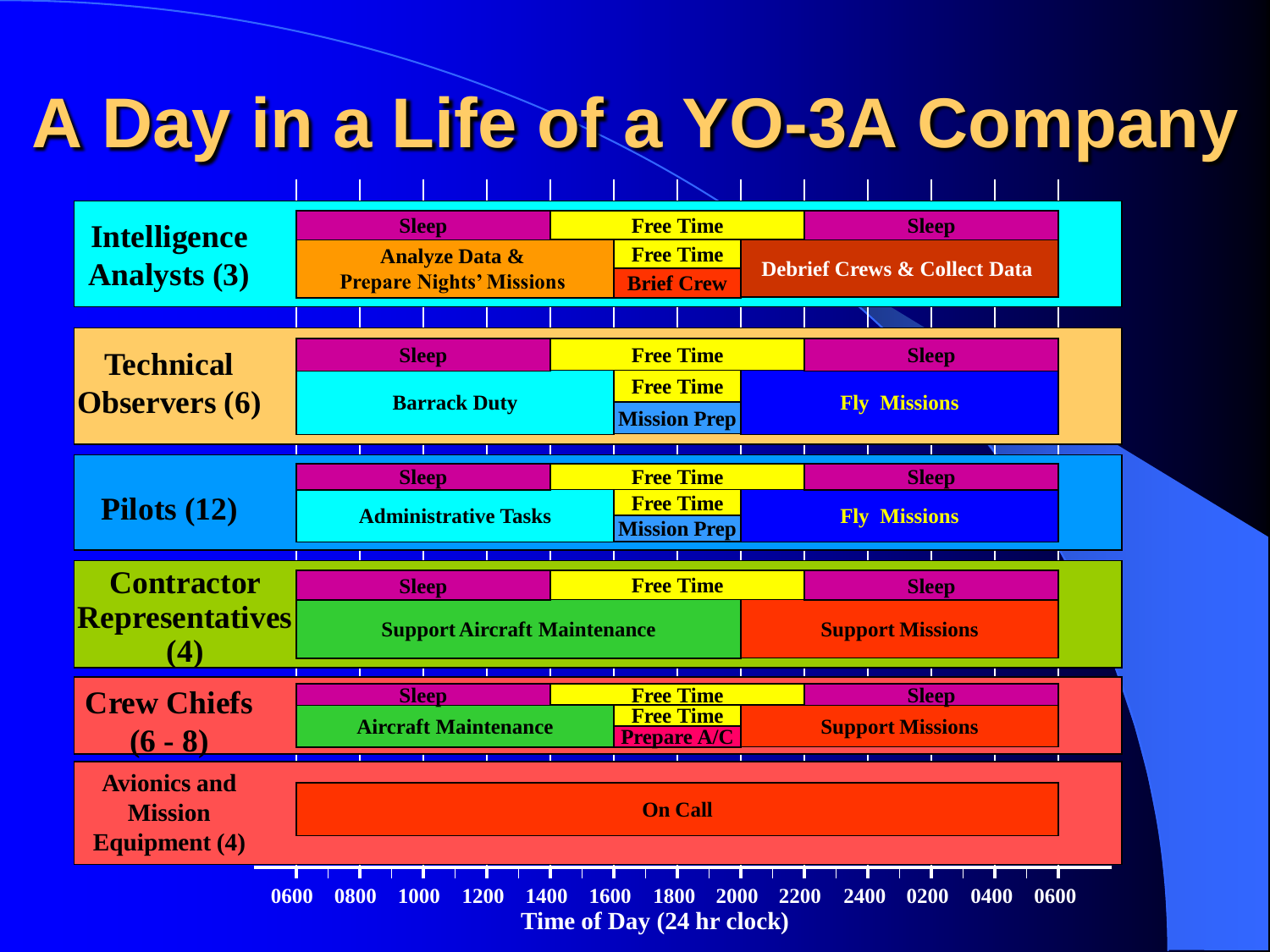# **Free Time & Mission Time**



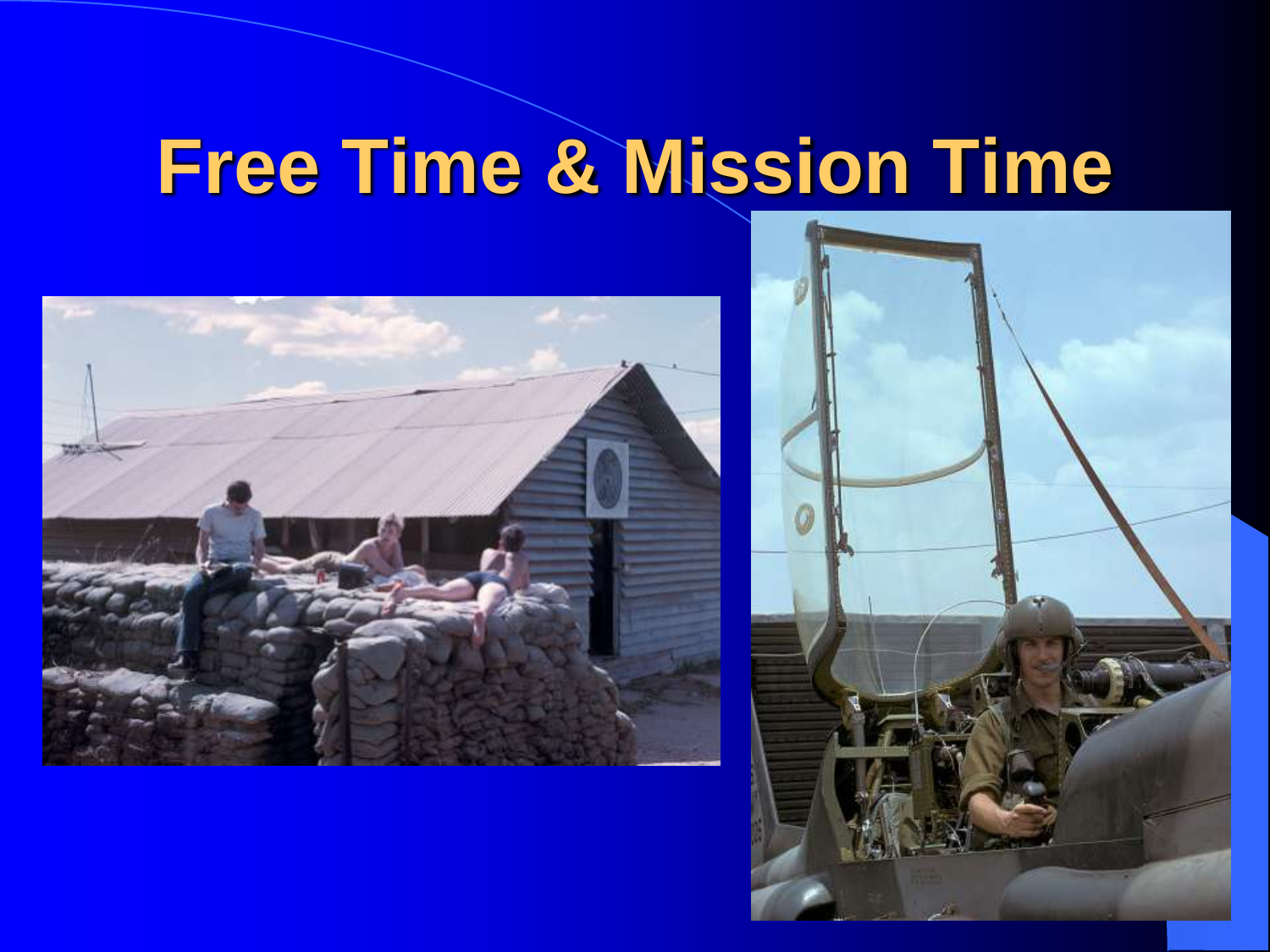# **YO-3A Technical Observer (TO)**

- Initially Trained as Airborne Sensor Specialist (MOS 17L) for Army OV-1 Mohawk Surveillance Aircraft
	- Aerial Navigation
	- Communication & Forward Air Controller
	- Sensor (Radar, IR, Photo) Operations





**OV-1B Mohawk**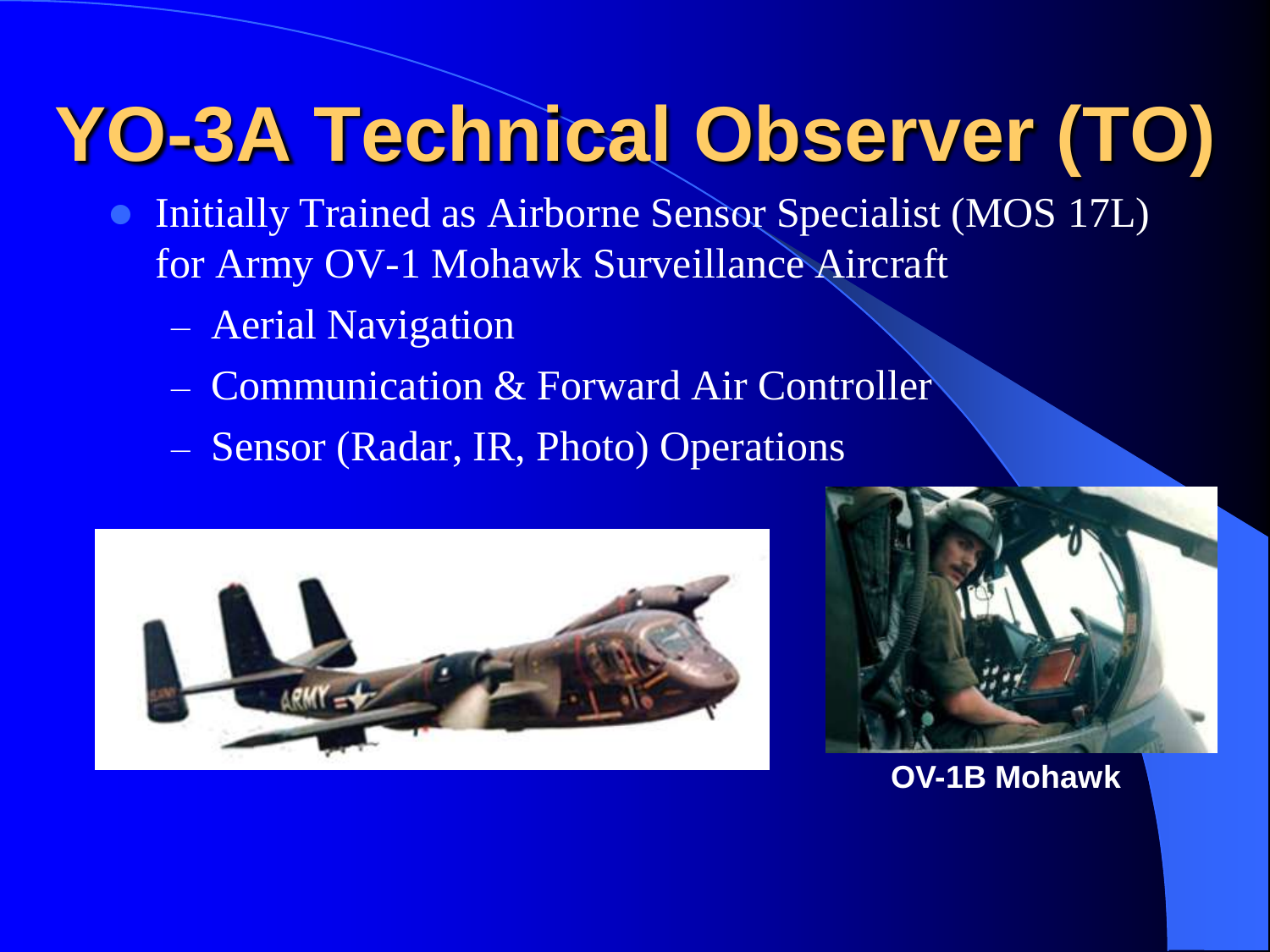# **Typical Missions**

- **River Reconnaissance**
- **Road Reconnaissance**
- **Coastal Reconnaissance**
- **Designated Area Search**
- 4 5 Missions per Night per Operating Base
	- Early Evening: 2000 2300 hrs
	- Night: 2300 0200 hrs
	- Pre-Dawn: 0200 0500 hrs
	- Mission Duration: 2 3 Hours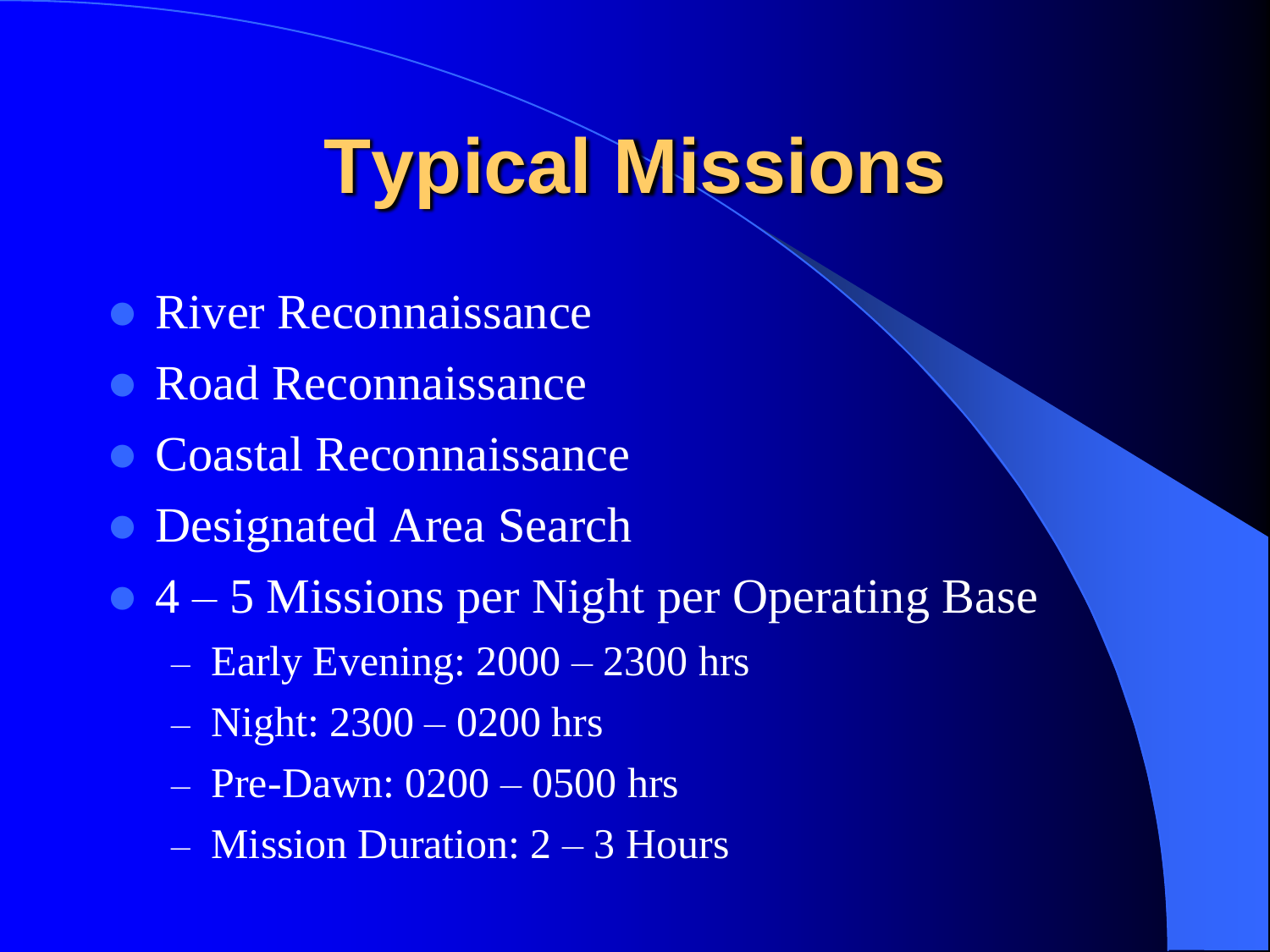# **Mission Example**

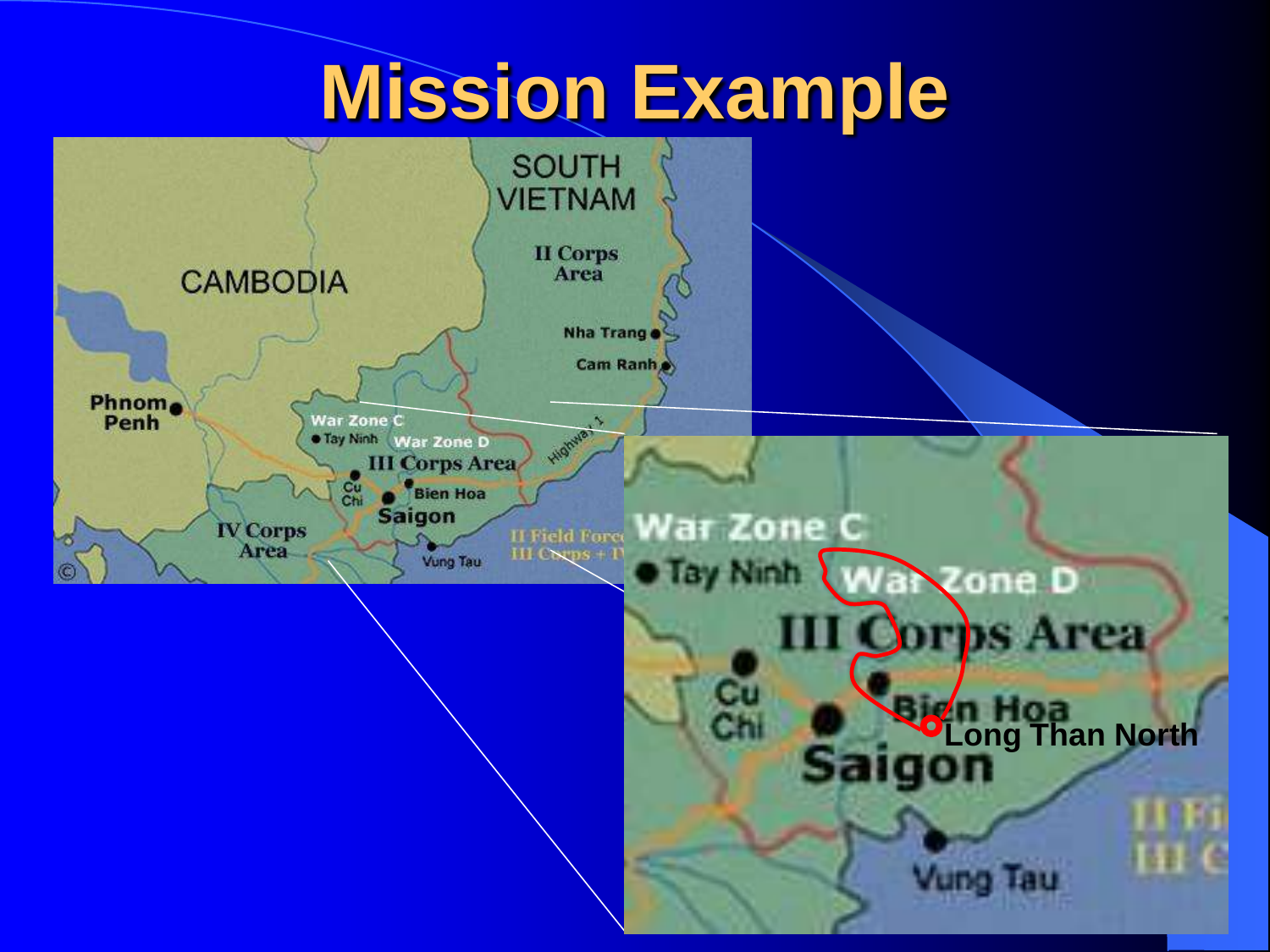# **Pre-flight Briefing**

- **Intelligence Analyst Outlines Search Area and Potential Targets based on Previous Night's Data and/or Information from Core Intelligence (J2)**
- **Pilot Receives Weather Updates, Radio Frequencies and Navigation Waypoints**
- **TO Marks/Reviews Mission Maps and Is Issued Crypto Sheet-of-the-Day**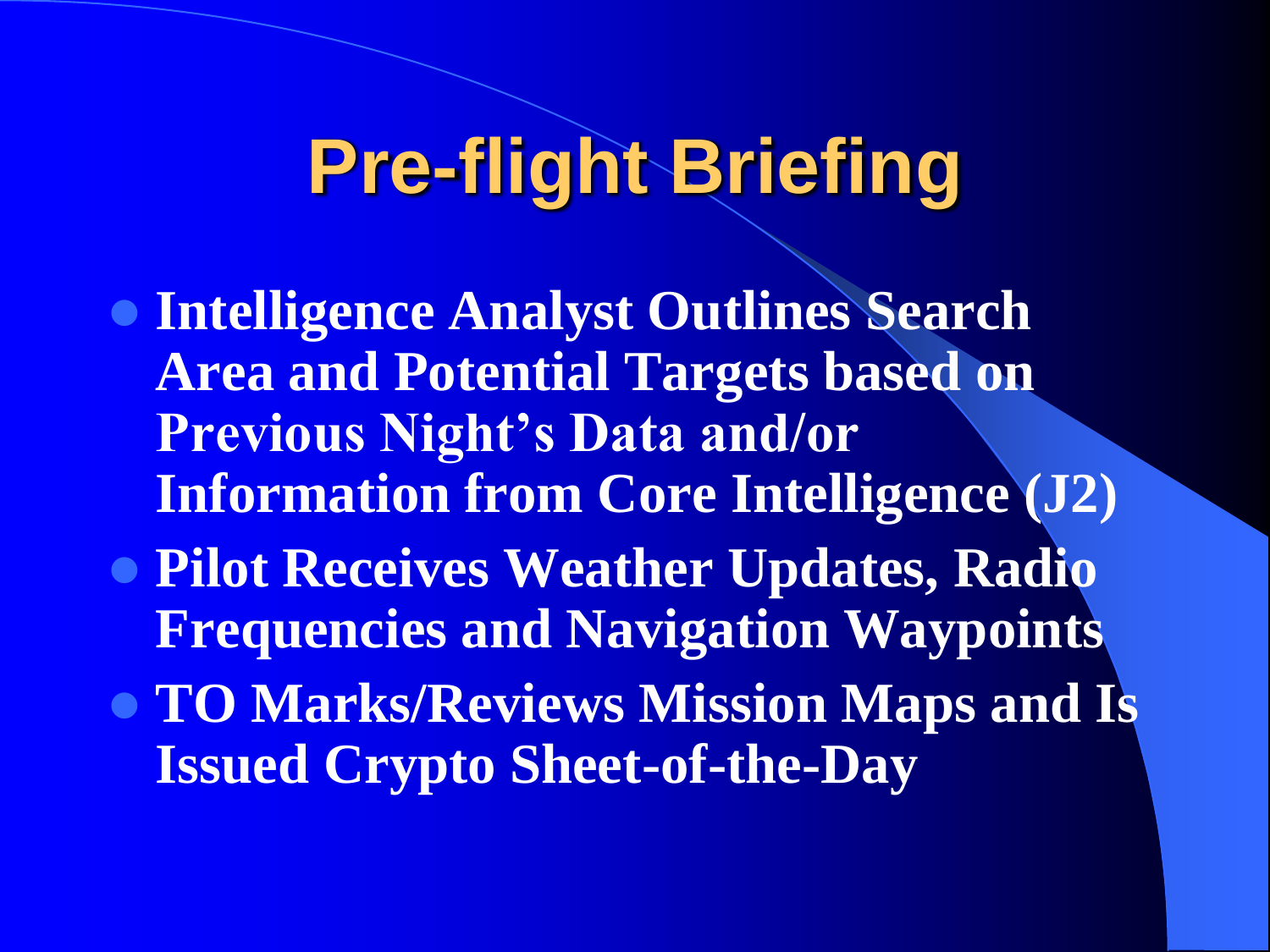# **TO's Responsibilities**

## **Pre-takeoff**

– **Verify NVAP Functionality with On-ground Check (Look at Hanger Across Runway)**

## **In-flight**

- **Assist Pilot with Navigation**
- **Coordinate Radio Communication with Ground Troops (Artillery) and Air Traffic Control**
- **Operate Mission Equipment (Night Viewing Aerial Periscope - NVAP)**
- **Call in Potential Targets to Ground Troops**
- **Direct Artillery or Air Strikes on Targets**

## **Post-flight**

- **Debrief Mission to Intelligence Analysts**
- **Turn in Crypto Sheets**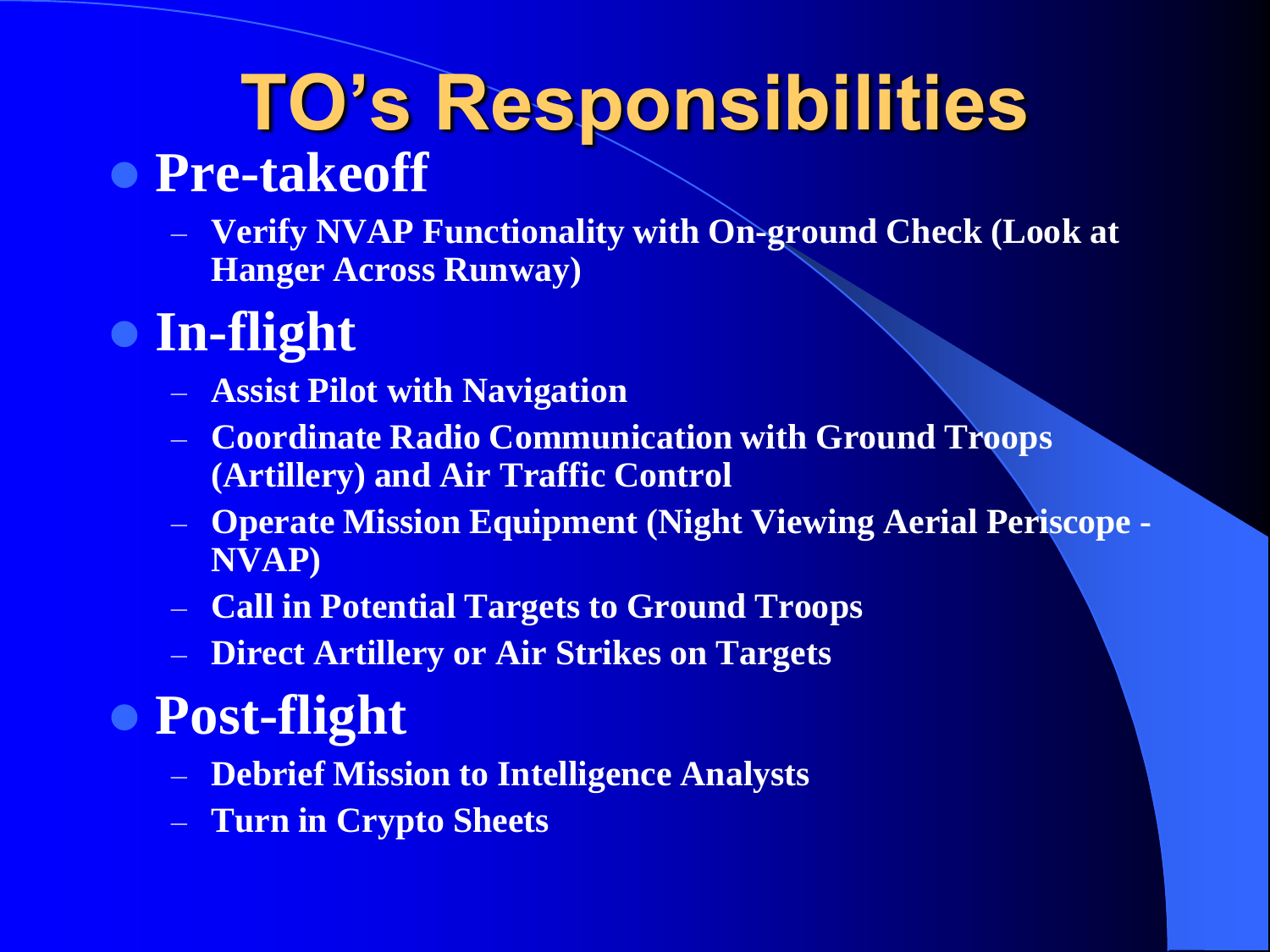# **Sensor Fusion à la YO-3A**

- **Visual (Seeing)**
	- **Right Eye in NVAP Ocular – Bright Greenish Image**
	- **Left Eye on Mission Map – Dull Red Light from Cockpit Spotlight**
- **Vestibular (Inner Ear – Balance)**
	- **Conflict between Gyro Stabilized NVAP and Rocking YO-3A (i.e., Pilot Trying to Navigate by Looking Out Side of Canopy)**
- **Tactile (Touch)**
	- **Right Hand on Joystick**
	- **Left Hand Trying to Fold Unwieldy Mission Map**
- **Aural (Hearing)**
	- **Constant Chatter between Pilot, TO and Ground**
- **Sensor Overload For Some Resulting in Vertigo and Air Sickness**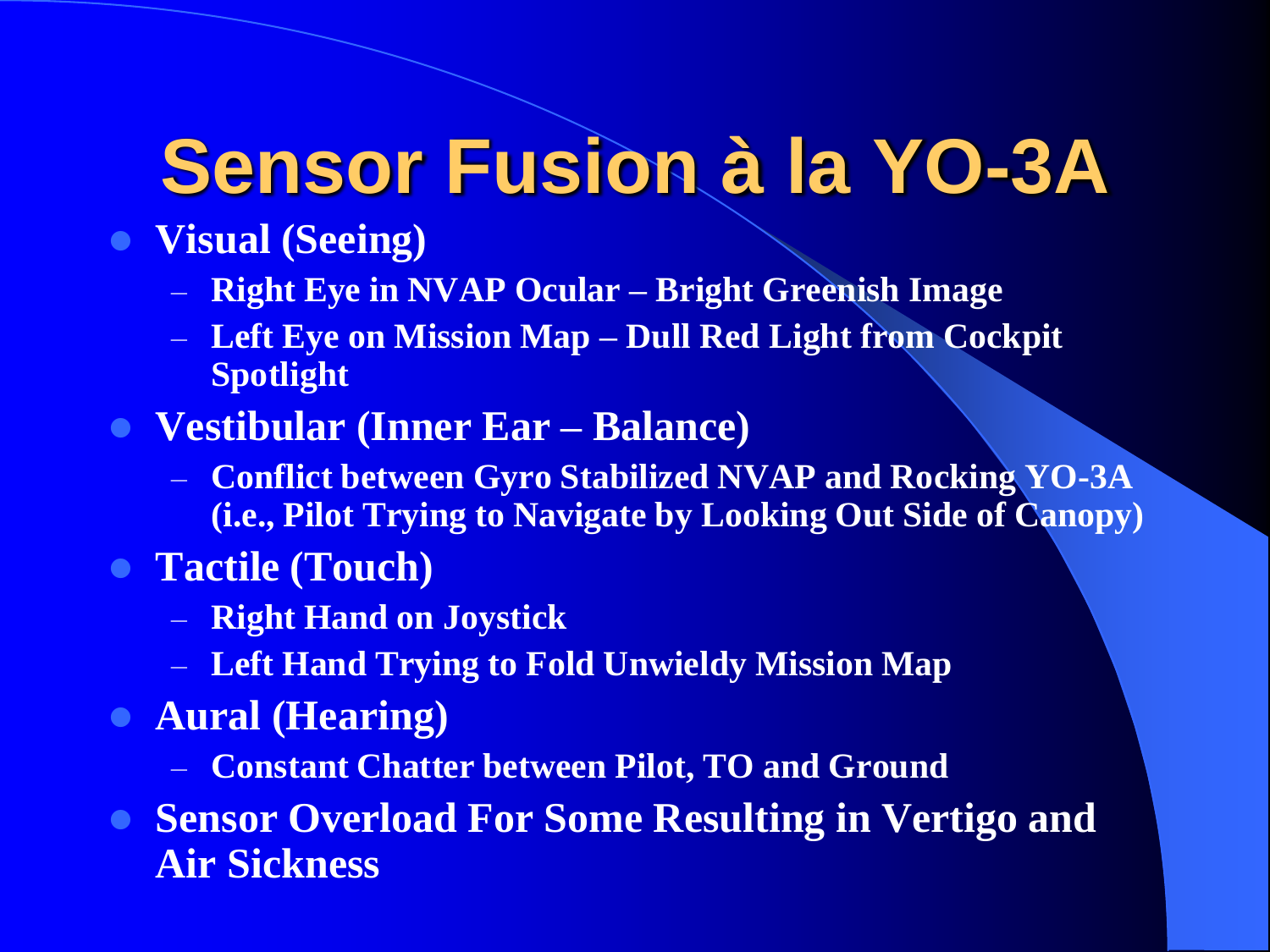# **The View from the Front Seat**

## Cabin Night Light





### Left Eye Right Eye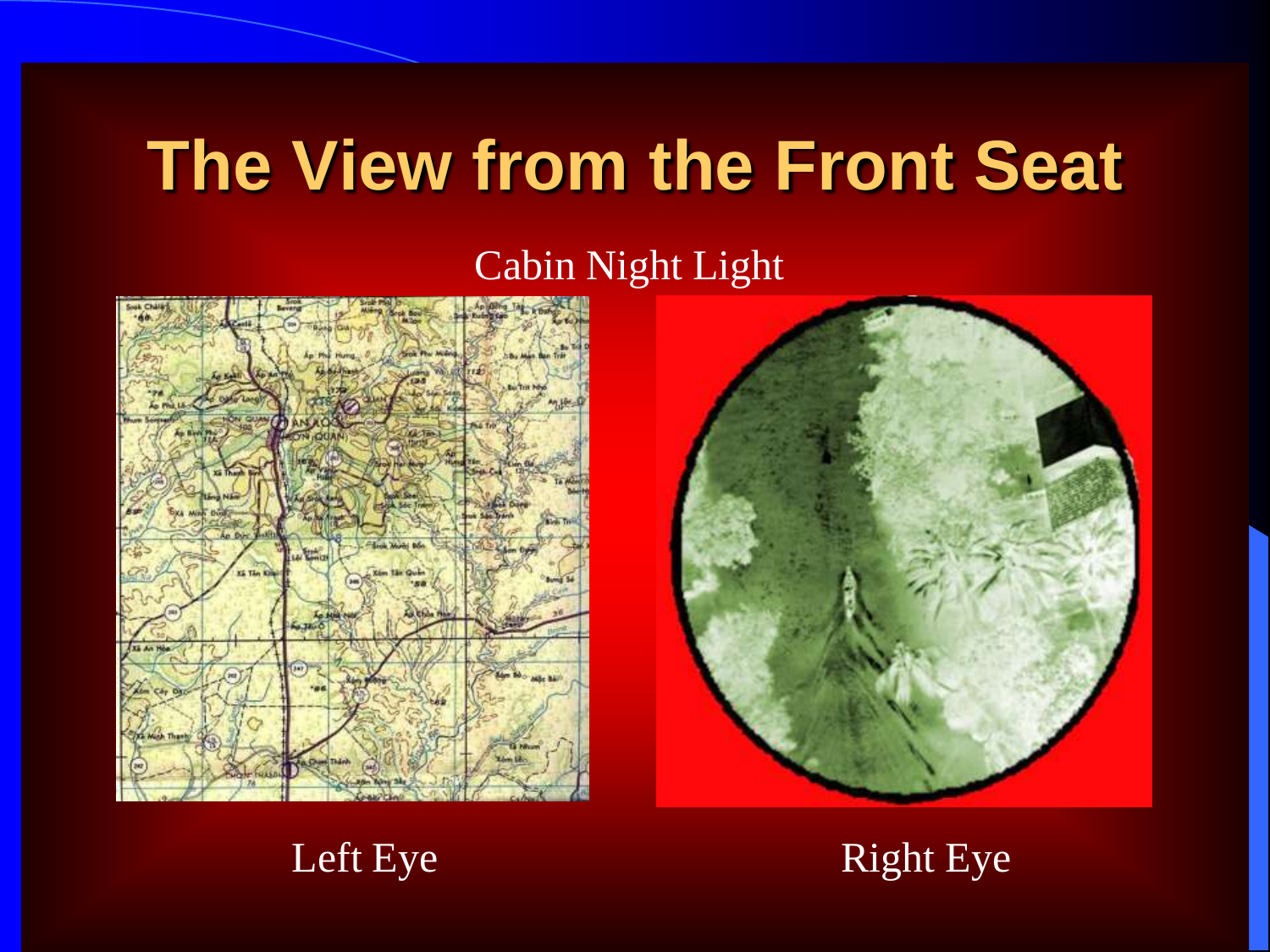# **One TO's Observations**

- Who's In Charge of the Mission?
	- Pilot Is Only the Sensor-platform Driver
	- TO Makes Value Judgments on Target's Importance
- Aerial Origami
	- Art of Folding Maps in Tight Quarters
- Flying from the Front Seat of a YO-3A
	- Most Pilots Insisted that the TOs Learn to Fly in Case of Emergencies
	- Short, Telescoping Control Stick
	- No Trim Control
- **Confusing Air Force and Navy Personnel** 
	- "What Kind of Insignia Is that Pilot in the Front Seat of that Strange WWII Fighter Wearing?"
	- "Looks Like a Really Fast Plane."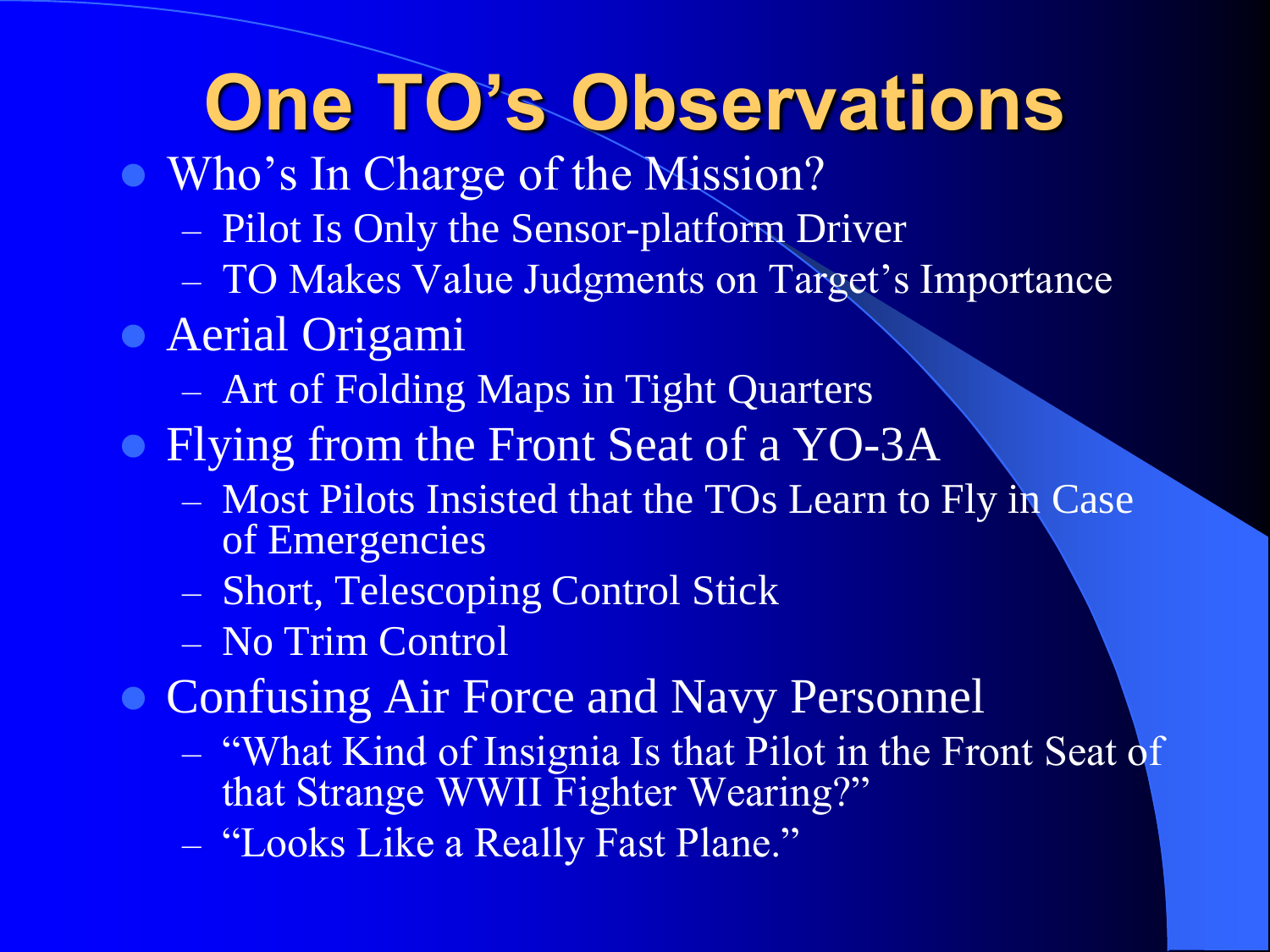# **YO-3A Mission Technologies**

- **Avoiding Detection** 
	- Stealth before Stealth Was a Popular Term
	- 10 Years Before Have Blue (Prototype Version of F-117 "Stealth Fighter")
- **Enabling Detection** 
	- Night Vision Sensors
	- Years before "We Own the Night" became the Army's Mantra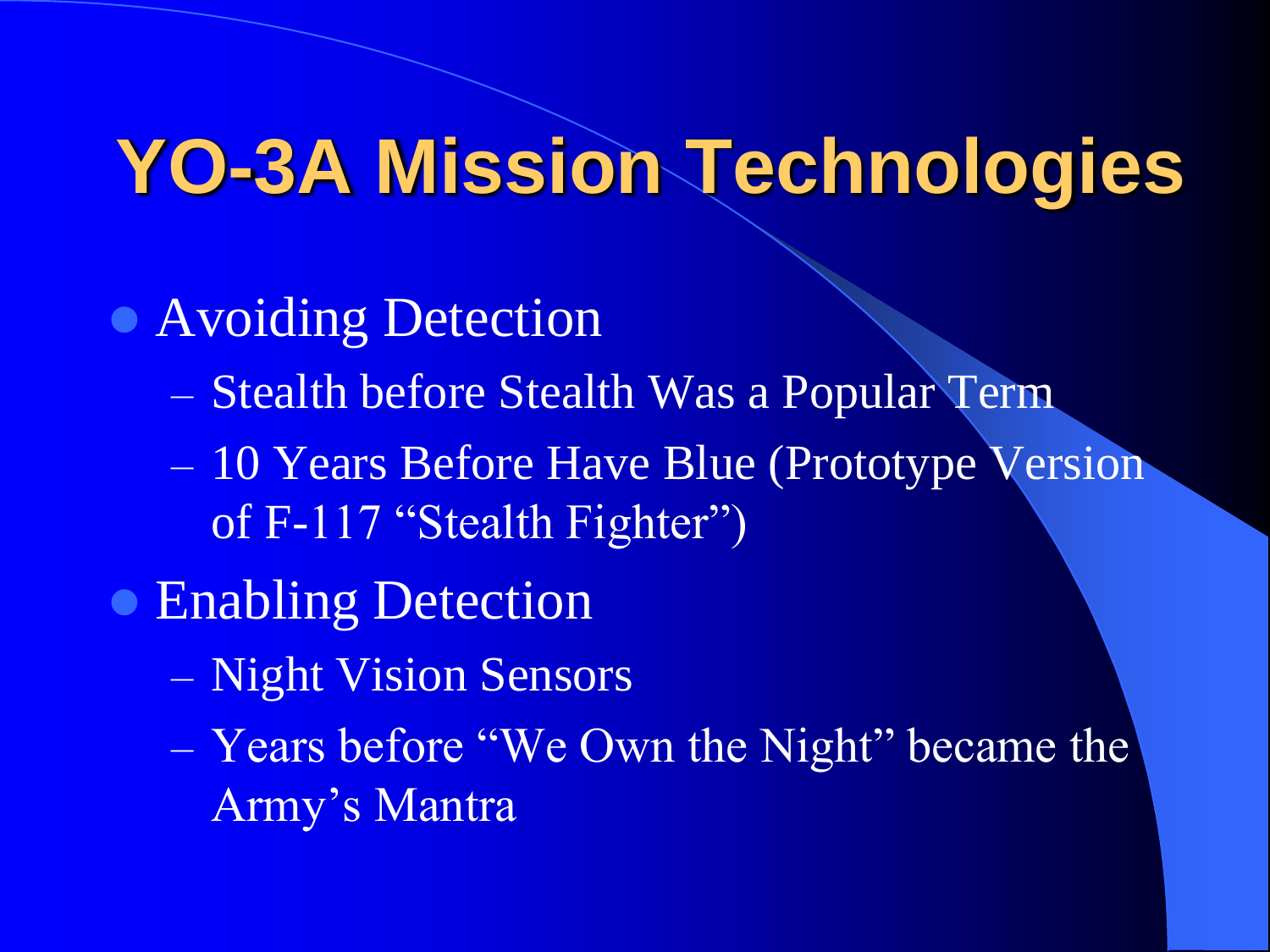# **Elements of Stealth**

- **Radar "Invisibility"**
	- **Shape (Controll All Rectivity Known Radar Spikes)**
	- **Material (Kdd** f Sorbing Material RAM)
	- **Active Count rmeasures (Jamming, Ghosting, Phase-cancellation)**
- **Thermal "Invisibility" Hiding" Heat Sources**
- **RF Emission Control** 
	- **Frequency h**
- **Visual Masking**
	- **Shape**
	- **Camouflage Paint Patterns**
- **Acoustic Reduction**
	- **Engine Shielding**
	- **Belt-drive Reduction System**
	- **Modified Muffler**
	- **Custom-made Wooden Propeller**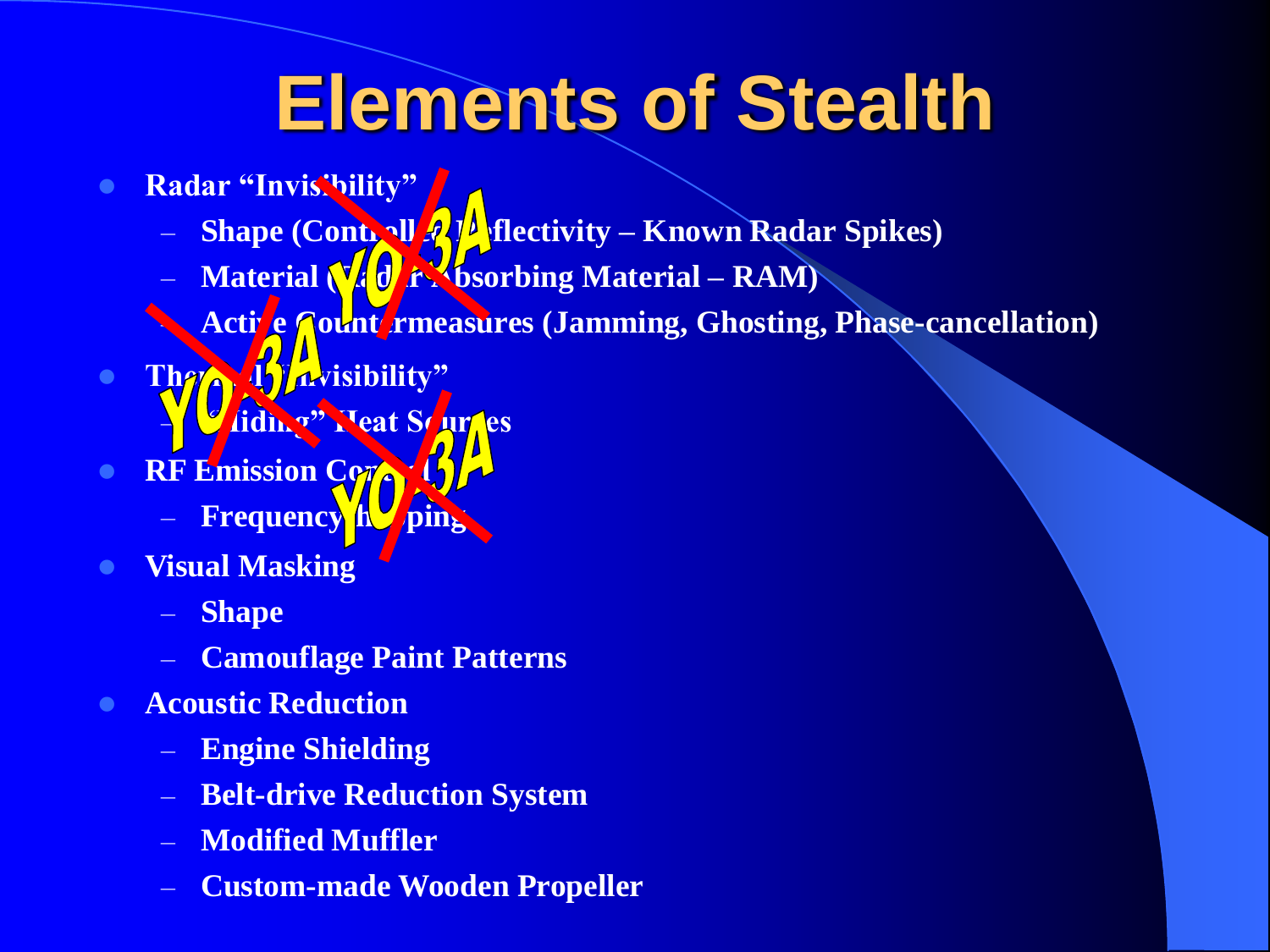# **Night Viewing Technology**

### Electromagnetic Spectrum



Far IR 10 μm (thermal) FLIR

Near IR 4 μm (thermal) FLIR Visible Light 0.4 – 0.7 μm (reflective) Photographic, Conventional TV

**Near IR 0.7 – 2 μm (reflective) NVAP**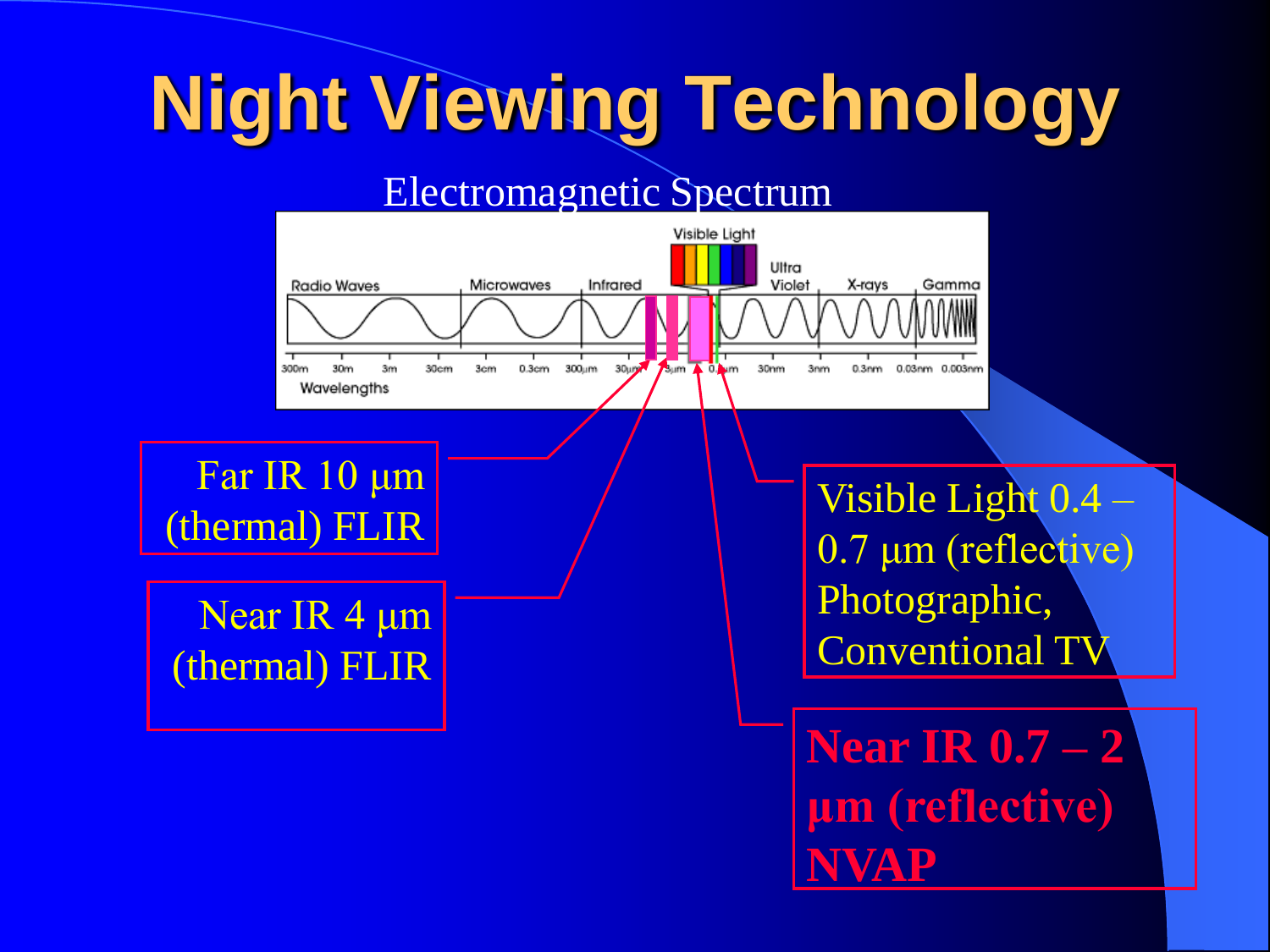# **Image Intensification Technology**



Gen 0 - Typically uses an S-1 photocathode with peak response in the blue-green region (with a photosensitivity of 60µA/lm), **electrostatic** inversion. and electron accel-eration to achieve gain. Consequently, Gen 0 tubes are characterized by the presence of geometric distortion and the need for active infared illumination.

Gen | Typically uses an S-20 photocathode (with a photosensitivity 180-200μA/lm), of electrostatic inversion. and electron acceleration to achieve gain. Because of higher photosensitivity, Gen I was the first truly passive image intensifier. Gen I is characterized bv. geometric distortion, perform-ance at low light levels and blooming.

Gen II - Usually an S-25 red) photo-cathode *(extended)* photosensitivity íwith a <sup>of</sup> 240+µA/lm) and a micro-channel to achieve gain. Can be found with either electro-static or fiber optic-inversion. Gen II tubes provide satis-factory performance at low light levels and exhibit low distortion.

**Gen III** - Uses gallium-arsenide for the photocathode and a microchannel plate for gain. - The microchannel plate is also coated with an ion barrier film to increase tube life. Produces more than in the 450 to 950 800µA/lm nanometer (near infared) region of the spectrum. Gen II Provides very good to excellent low-light-level performance, long tube life. Recent mil-spec tubes have no perceptible distortion.

### 100 X Gain

### 1000 X Gain

### 10,000 X Gain

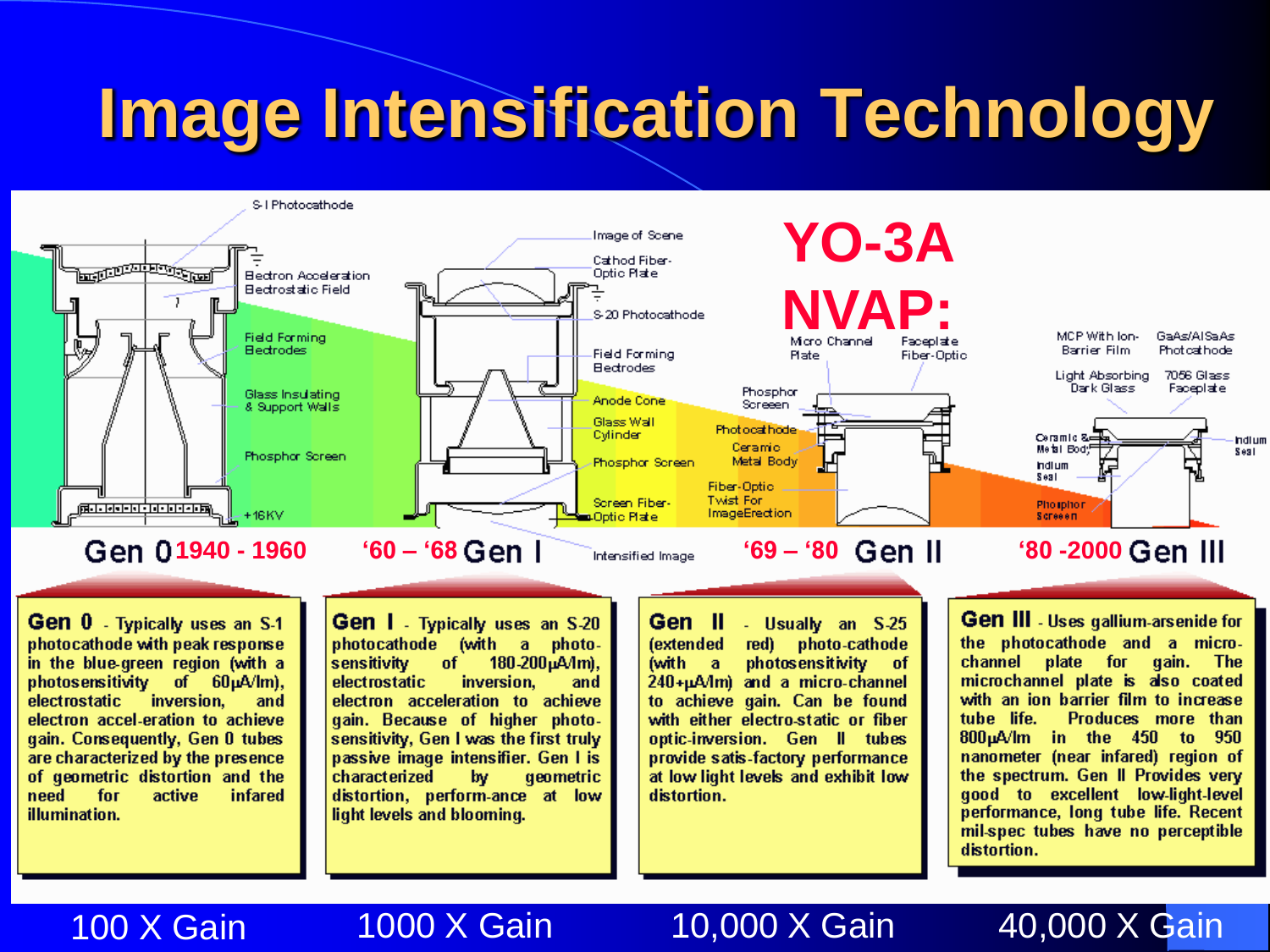# **Night Viewing Aerial Periscope (NVAP)**

- **Light Intensification System (e.g., Starlight-scope)** Sensitive in Optical and Near Infrared Portion of Electro-Magnetic Spectrum (Early Generation II)
	- Not a Forward Looking Infrared (FLIR) System with Cryogenically Cooled Sensor
	- Infrared Beacon Assist for Dark Nights
- **Technical Observer Controlled NVAP Line-of-**Sight (Azimuth and Elevation) via Joystick
	- Joystick Also Slaved Infrared Illuminator's Line-of-Sight to Match NVAP's Line-of-Sight
- NVAP Optics Gyro Stabilized
- Mono-Ocular Eyepiece to Focus Grainy, Greenish Monochrome Image from Fibre Optics Bundle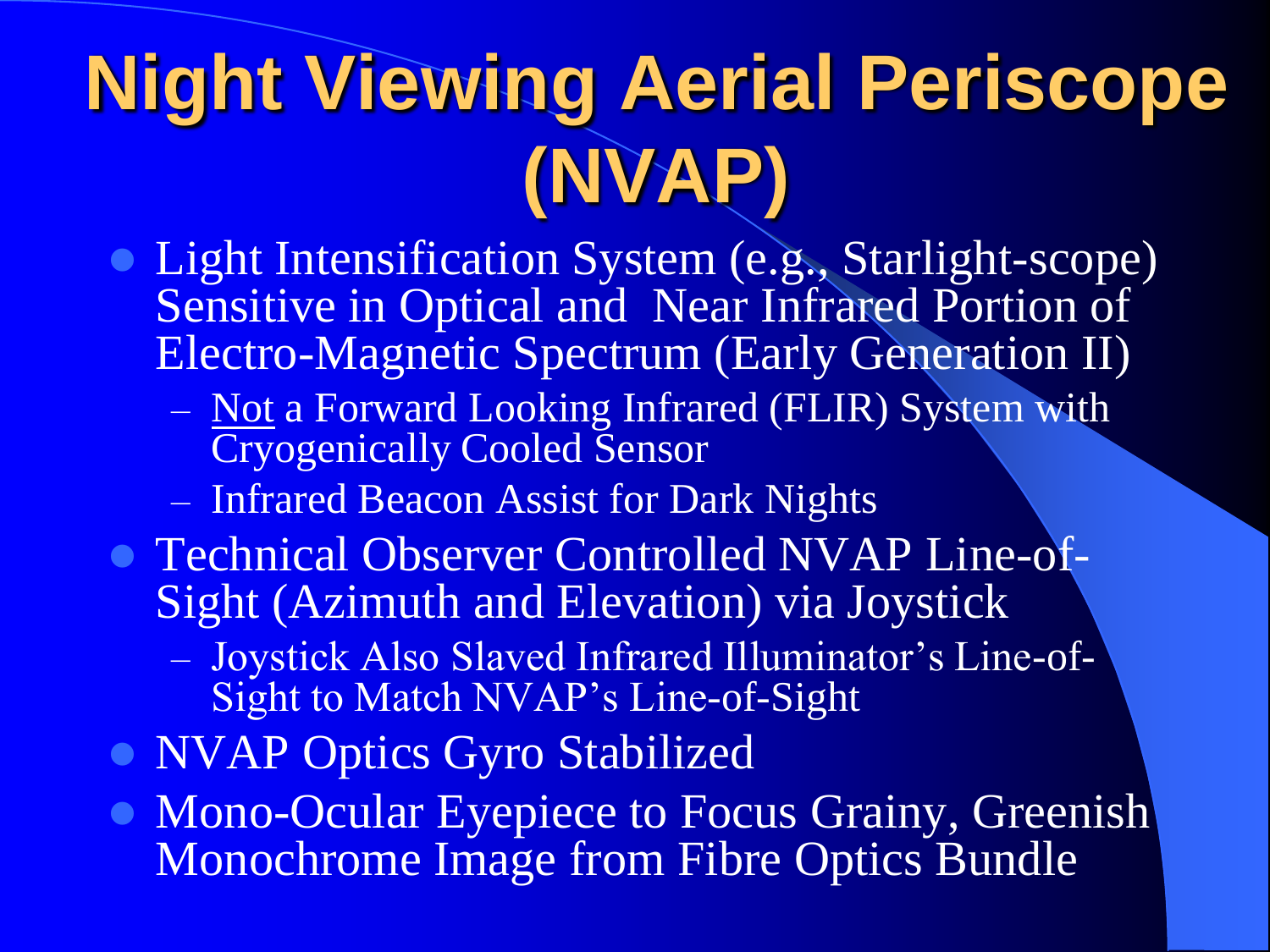# **Generation II Night Vision Device**

- **Micro-channel Plate (MCP) Works As An Electron Amplifier and Is Placed Directly Behind the Photocathode.** 
	- **Several Million Microscopic Hollow Glass Channels Fused Into a Disk**
	- **Each Channel, Approximately 0.0125 mm In Diameter, Is Coated With a Special Semiconductor Which Easily Liberates Electrons**
	- **A Single Electron Entering a Channel Initiates an Avalanche Process of Secondary Emission, Under Influence of an Applied Voltage, Freeing Hundreds of Electrons**
	- **These Electrons, Effectively Collimated by The Channel, Increase the Resolution of the Device**

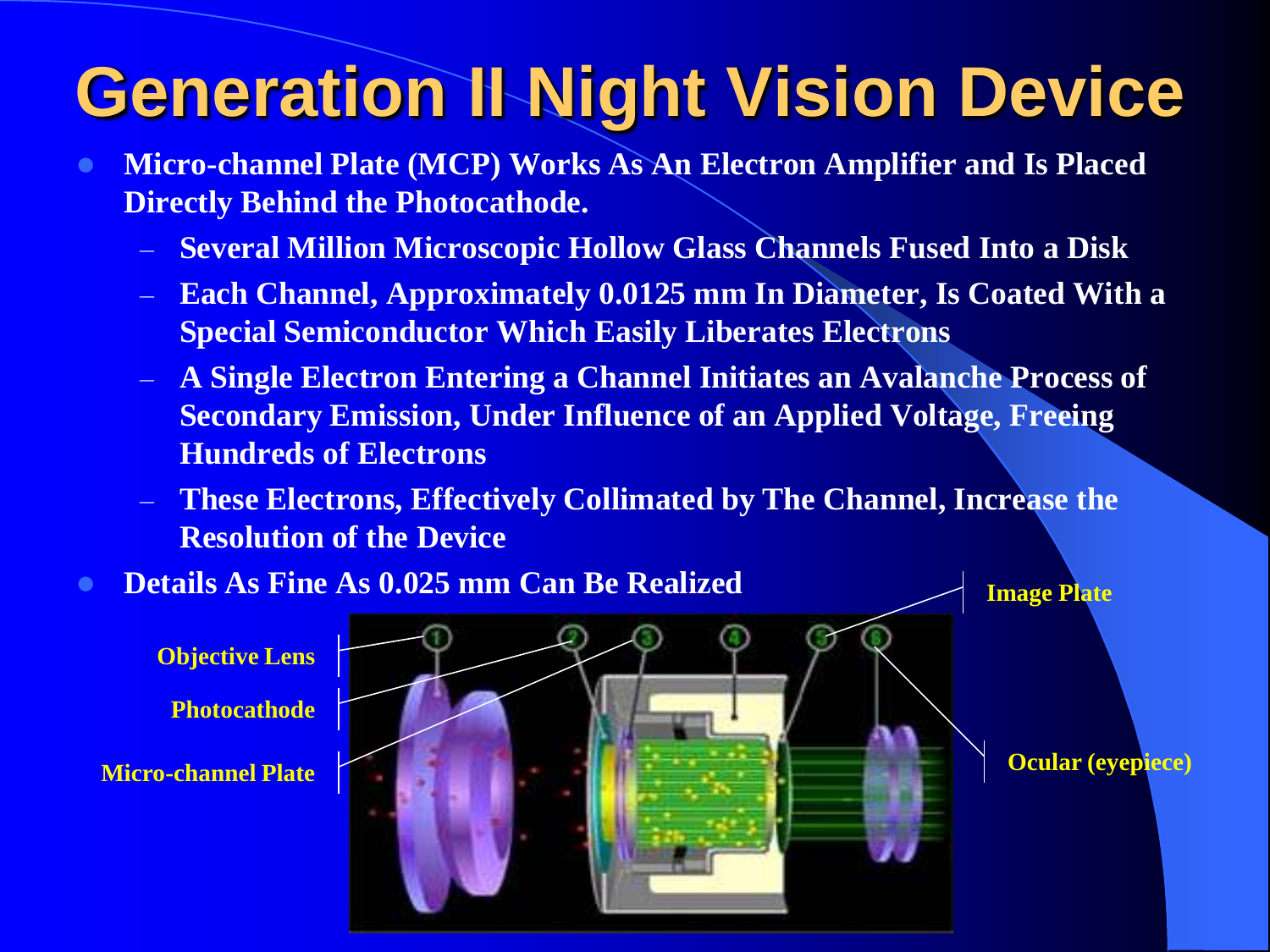# **Micro-channel Plate (MCP)**